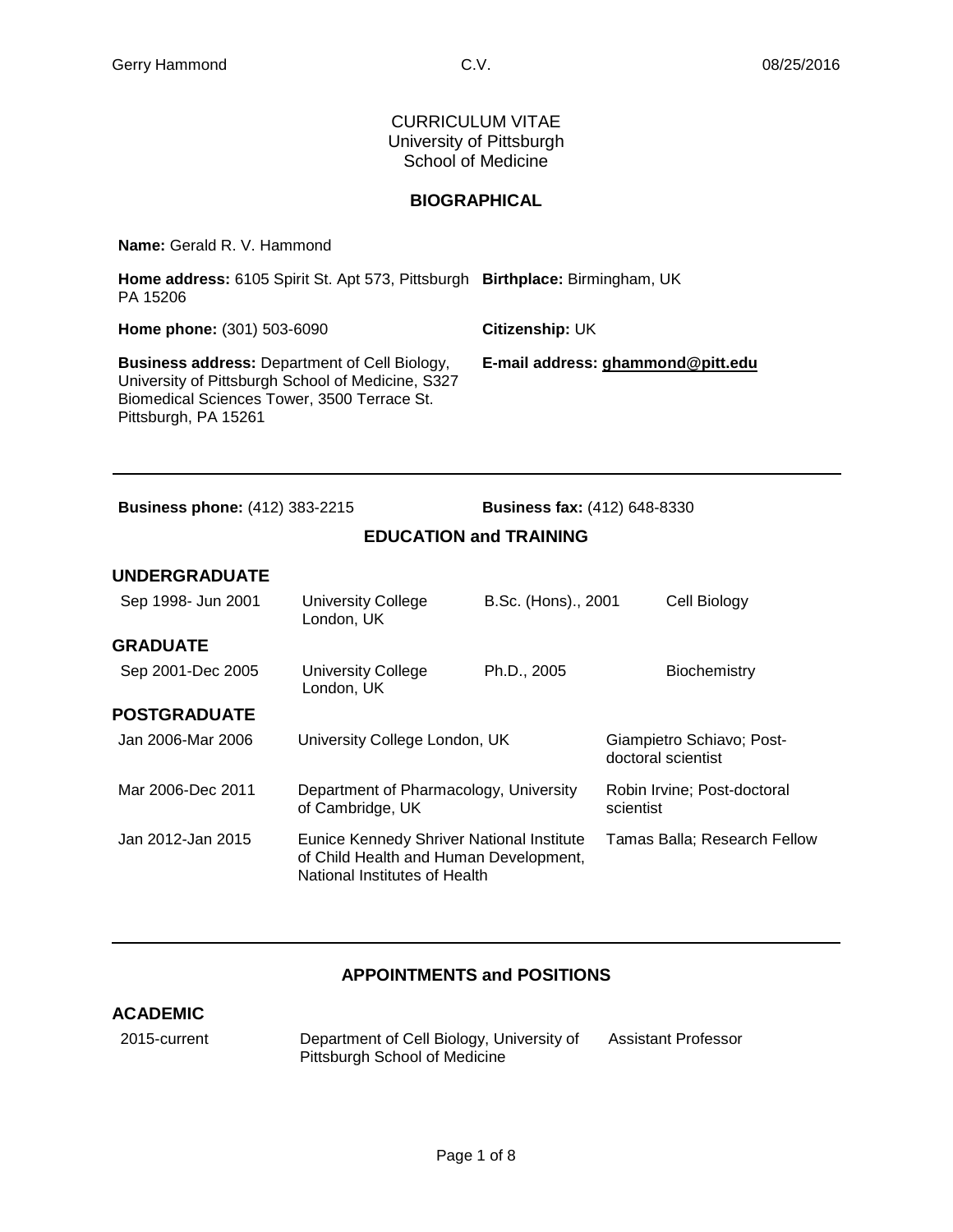| <b>MEMBERSHIP in PROFESSIONAL and SCIENTIFIC SOCIETIES</b> |          |
|------------------------------------------------------------|----------|
| <b>Biochemical Society</b>                                 | $2006 -$ |
| American Association for the Advancement of<br>Science     | $2013 -$ |
| American Society for Cell Biology                          | $2002 -$ |
| American Society for Biochemistry and Molecular<br>Biology | $2015 -$ |

## **HONORS**

| University College London Physiology Department Prize                                                                                                  | 1999, 2000 |
|--------------------------------------------------------------------------------------------------------------------------------------------------------|------------|
| Wellcome Trust Biomedical Vacation Scholarship                                                                                                         | 2000       |
| Dean's list in recognition of outstanding academic achievement in obtaining the degree<br>of Bachelor of Science                                       | 2001       |
| EURESCO travel grant – joint EURESCO/EMBO workshop: "Exocytosis: Membrane<br>Structure and Dynamics"                                                   | 2002       |
| EMBO travel grant – joint EMBO/FEBS workshop: "Frontiers of Cellular Microbiology<br>and Cell Biology"                                                 | 2004       |
| FEBS Youth Travel Grant - "Spatial 2009: Conference on systems dynamics of<br>intracellular communication – overcoming distance in signaling networks" | 2009       |
| Biochemical Society General Travel Grant – 34 <sup>th</sup> European Symposium on Hormones<br>and Cell Regulation                                      | 2009       |
| 20                                                                                                                                                     | 2011       |
| Awarded NIH Fellows Award for Research Excellence                                                                                                      | 2013       |
| Biochemical Society General Travel Grant - 39 <sup>th</sup> European Symposium on Hormones<br>and Cell Regulation                                      | 2014       |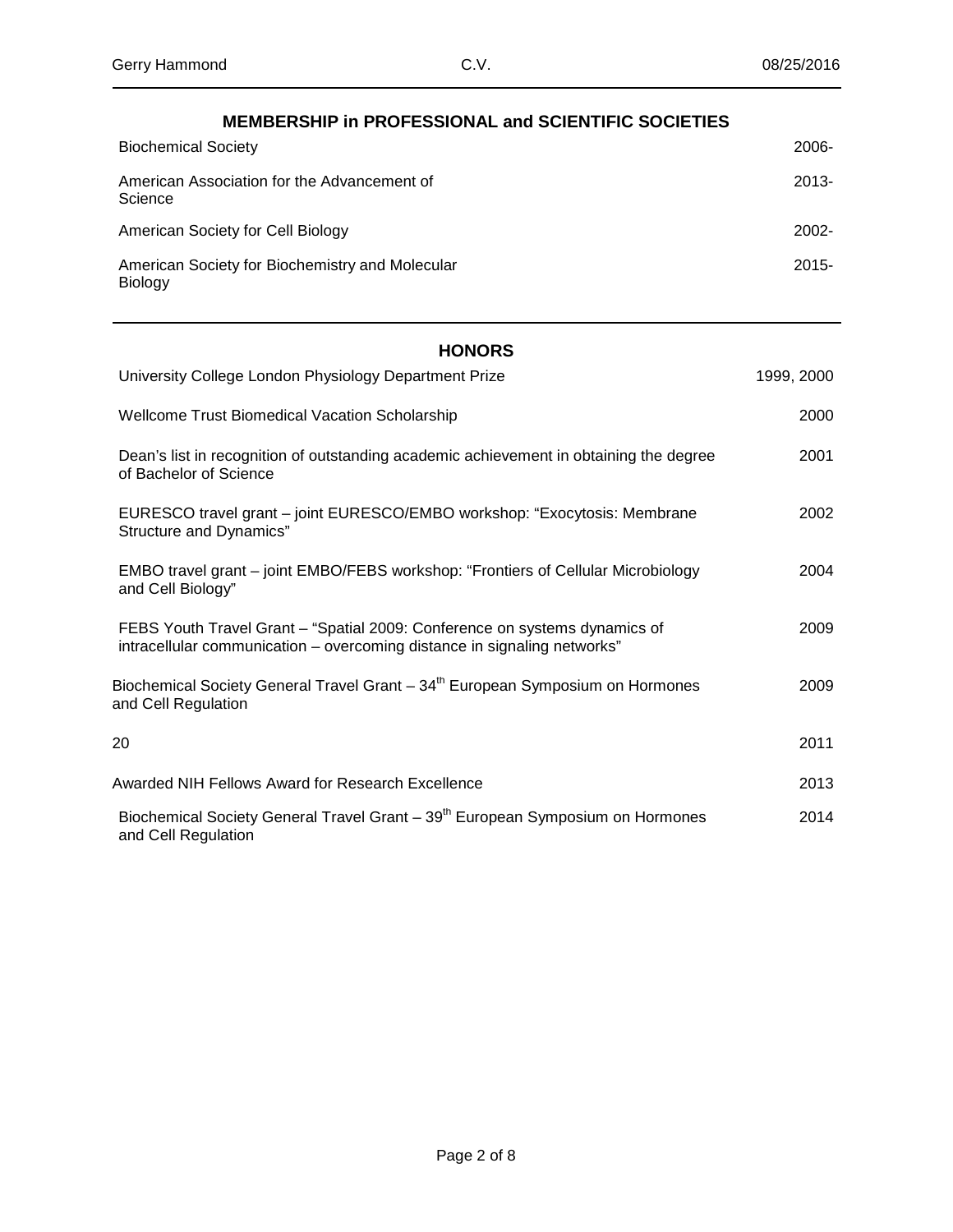#### **PUBLICATIONS**

#### **Refereed Articles**

- 1. Meunier, F. A., Osborne, S. L§ ., **Hammond, G. R. V.§** , Cooke, F. T., Parker, P. J., Domin, J. and Schiavo, G. PI 3-kinase C2α is essential for ATP-dependent priming of neurosecretory granule exocytosis. Mol. Biol. Cell. 2005 16:4841-51. PMID: [16055506](http://www.ncbi.nlm.nih.gov/pubmed?term=16055506)
- 2. **Hammond, G. R. V.\***, Dove, S. K., Nicol, A., Zicha, D., Pinxteren, J. and Schiavo, G\*. Elimination of plasma membrane phosphatidylinositol (4,5)-bisphosphate is required for exocytosis from mast cells. **J. Cell Sci.** 2006 119:2084-94. PMID: [16687737](http://www.ncbi.nlm.nih.gov/pubmed?term=16687737)
- 3. **Hammond, G. R. V.\***, Sim, Y., Lagnado, L. and Irvine, R. F\*. Reversible binding and rapid diffusion of proteins in complex with inositol lipids serves to coordinate free movement with spatial information. **J. Cell Biol.** 2009. 184:297-308. PMID [19153221](http://www.ncbi.nlm.nih.gov/pubmed?term=19153221)
- 4. **Hammond, G. R. V.\***, Schiavo, G. and Irvine., R. F. Novel Immunocytochemical Techniques Reveal Multiple, Distinct Cellular Pools of PtdIns4P and PtdIns(4,5)P2. **Biochem J.** 2009, 422 (1):23-35. PMID [19508231](http://www.ncbi.nlm.nih.gov/pubmed?term=19508231)
- 5. Lindner, M., Leitner, M. G. Halaszovich, C. R., **Hammond, G. R. V.** and Oliver, D. Probing the regulation of TASK potassium channels by PI(4,5)P2. **J Physiol.** 2011. 589 (13): 3149-3162. PMID [21540350](http://www.ncbi.nlm.nih.gov/pubmed?term=21540350)
- **6.** Delint-Remirez, I., Willoughby, D., **Hammond, G. R. V.**, Ayling, L. J. and Cooper, D. M. F. Palmitoylation targets AKAP79 protein to lipid rafts and promotes its regulation of calcium-sensitive adenylyl cyclase type 8. **J Biol Chem.** 2011. 286 (38): 32962-32975. [PMC3190942](http://www.ncbi.nlm.nih.gov/pubmed?term=PMC3190942)
- 7. Ayling, L. J., Briddon, S. J., Halls, M. L., **Hammond, G. R. V.**, Vaca, L., Pacheco, J., Hill, S. J. and Cooper, D. M. F. Adenylyl cyclase AC8 defines its micro-environment by recruiting the actin cytoskeleton in a cholesterol-rich environment. **J. Cell Sci.** 2012, 125 (4): 869-886. [PMC3311928](http://www.ncbi.nlm.nih.gov/pubmed?term=PMC3311928)
- **8.** Kruse, M., **Hammond, G. R. V.** and Hille, B. Regulation of Voltage-gated potassium channels by PI(4,5)P2. **J Gen Physiol.** 2012. 140 (2): 189-205. [PMC3409096](http://www.ncbi.nlm.nih.gov/pubmed?term=PMC3409096)
- **9. Hammond, G. R. V.\***, Anderson, K. E., Fischer, M. J., Holdich, J., Koteci, A., Balla, T. and Irvine, R.  $F^*$ . PI4P and PI(4,5)P<sub>2</sub> are essential but independent lipid determinants of membrane identity. **Science**, 2012. 337 (6095): 727-730. PMID [22722250](http://www.ncbi.nlm.nih.gov/pubmed?term=22722250)
- 10. Lukacs, V., Yudin, Y., **Hammond, G. R. V.**, Sharma, E., Fukami, K. and Rohacs, T. Distinctive changes in plasma membrane phosphoinositides underlie differential regulation of TRPV1 in nociceptive neurons. **J Neurosci.** 2013. 33(28): 11451-63. PMID [23843517](http://www.ncbi.nlm.nih.gov/pubmed/?term=23843517)
- 11. Bojjireddy, N. Botyanszki, J., **Hammond, G. R. V.**, Creech, D., Peterson, R., Kemp, D., Snead, M., Brown, R., Wilson, S., Harrison, S., Moore, C. and Balla, T. Pharmacological and Genetic targeting of PI4KA reveals its important role in maintaining plasma membrane PtdIns4P and PtdIns(4,5)P<sub>2</sub> levels and cellular responsiveness to Gq-coupled receptors. **J Biol Chem**. 2014. 289 (9): 6120-32. PMID [24415756](http://www.ncbi.nlm.nih.gov/pubmed/24415756)
- 12. **Hammond, G. R. V.\***, Machner, M. and Balla, T. A Novel Probe for Phosphatidylinositol-4-Phosphate Reveals Multiple Pools Beyond the Golgi. J Cell Biol. 2014. 205 (1). PMID [24711504](http://www.ncbi.nlm.nih.gov/pubmed/24711504)
- 13. **Hammond G. R. V.\***, Takasuga, S., Sasaki, T., Balla, T. The ML1Nx2 Phosphatidylinositol 3,5- Bisphosphate Probe Shows Poor Selectivity in Cells. Falasca M, editor. PLoS ONE. 2015;10(10):e0139957. PMID [26460749](http://www.ncbi.nlm.nih.gov/pubmed/26460749)
- 14. Xie, S., Bahl, K., Reinecke, J.B., **Hammond, G. R. V.**, Naslavsky, N., Caplan, S. The endocytic recycling compartment maintains cargo segregation acquired upon exit from the sorting endosome. Mol Biol Cell. American Society for Cell Biology; 2016 Jan 1;27(1):108–26. PMID [26510502](http://www.ncbi.nlm.nih.gov/pubmed/?term=26510502)
- 15. Tóth, J. T., Gulyás, G., Tóth, D.J., Balla, A., **Hammond, G. R. V.**, Hunyady, L., et al. BRETmonitoring of the dynamic changes of inositol lipid pools in living cells reveals a PKC-dependent PtdIns4P increase upon EGF and M3 receptor activation. BBA - Molecular and Cell Biology of Lipids. Elsevier B.V; 2016 Mar 1;1861(3):177–87. PMID [26692031](http://www.ncbi.nlm.nih.gov/pubmed/?term=26692031)

**\*denotes corresponding authors.** § denotes equal contribution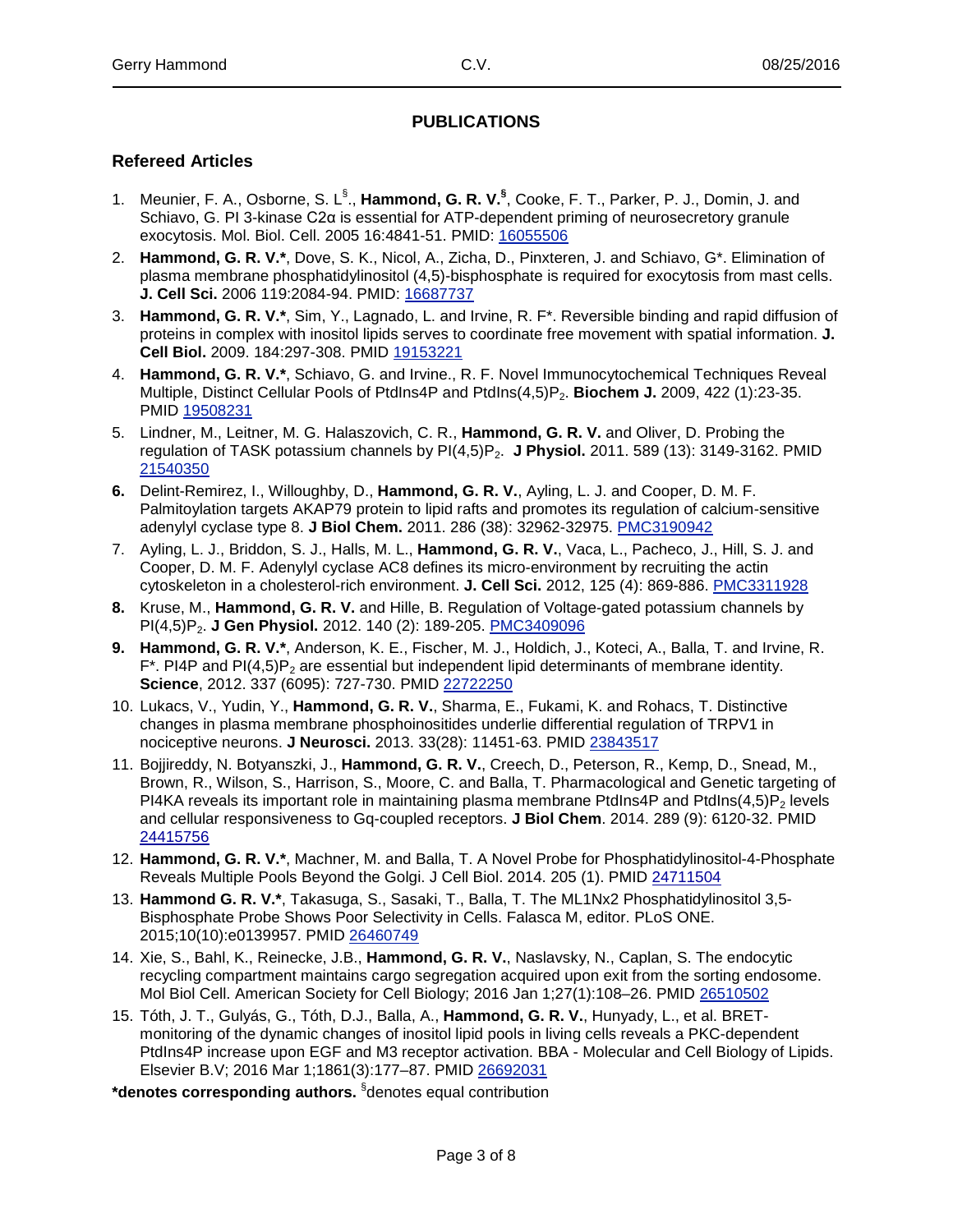#### **Reviews, Invited Papers, Book Chapters**

- 1. **Hammond, G. R. V.**, Thomas, C. and Schiavo, G. Nuclear Phosphoinositides and their functions. In "Phosphoinositides in Subcellular Targeting and Enzyme Activation", **Curr. Top. Microbiol. Immunol.** 2004 282: 177-206. PMID [14594218](http://www.ncbi.nlm.nih.gov/pubmed?term=14594218)
- 2. **Hammond, G. R. V.** and Koffer, A. Use of Permeabilised Mast Cells to Analyse Regulated Exocytosis. In "Cell Biology: A Laboratory Handbook", 3rd Edition (2005). Edited by J. Celis.
- 3. **Hammond, G. R. V.** and Schiavo, G. The polyphosphoinositol lipids: under-PPIning synaptic function in health and disease. **Dev. Neurobiol.** 2007 vol. 67 pp. 1232-47. PMID [17514716](http://www.ncbi.nlm.nih.gov/pubmed?term=17514716)
- 4. **Hammond, G. R. V.**, Cheetham, C. E. J and Balla, T. Genetically-encoded Fluorescent Probes and Live-cell Imaging. *Submitted,* Encyclopedia of Cell Biology, Eds. Ralph A Bradshaw, Philip Stahl and John Heuser.
- 5. **Hammond, G. R. V.** and Balla, T. Phosphoinositide binding domains: key to inositol lipid biology. *In press*, **Biochimica et Biophysica Acta**.
- 6. **Hammond, G. R. V.** Does PtdIns(4,5)P2 concentrate so it can multi-task? Biochem Soc Trans. Portland Press Limited; 2016 Feb 15;44(1):228–33. PMID [26862209](http://www.ncbi.nlm.nih.gov/pubmed/?term=26862209)

#### **Other Publications**

- 1. **Hammond, G. R. V.**. Membrane Biology: Making Light Work of Lipids. **Curr. Biol.** 2012. 22 (20): R869-R871. PMID: [23098593](http://www.ncbi.nlm.nih.gov/pubmed?term=23098593)
- 2. **Hammond, G. R. V.** and Balla, T. A Tail of New Lipids. **EMBO J**. 2014. 33 (19). PMID [25180229.](http://www.ncbi.nlm.nih.gov/pubmed/?term=25180229)

## **PROFESSIONAL ACTIVITIES**

## **TEACHING**

#### *Medical School*

| Year(s) Taught Course |                                                   | <i>Lecture</i> | Tutorial or |
|-----------------------|---------------------------------------------------|----------------|-------------|
|                       |                                                   | Hours(s)       | PBL Hour(s) |
| 2016                  | <b>CLRES 2700: Fundamentals of Bench Research</b> |                |             |

#### *Graduate*

|      | Course                                                               | Lecture  | Tutorial or |
|------|----------------------------------------------------------------------|----------|-------------|
|      |                                                                      | Hours(s) | PBL Hour(s) |
| 2016 | MSCBMP2880 - Cellular Biology of Normal and Disease<br><b>States</b> | 4        |             |
| 2016 | ISB2030 - Quantitative Imaging                                       | 2        |             |
| 2016 | MSCBMP2840 Regulation of Membrane Traffic                            | 2        |             |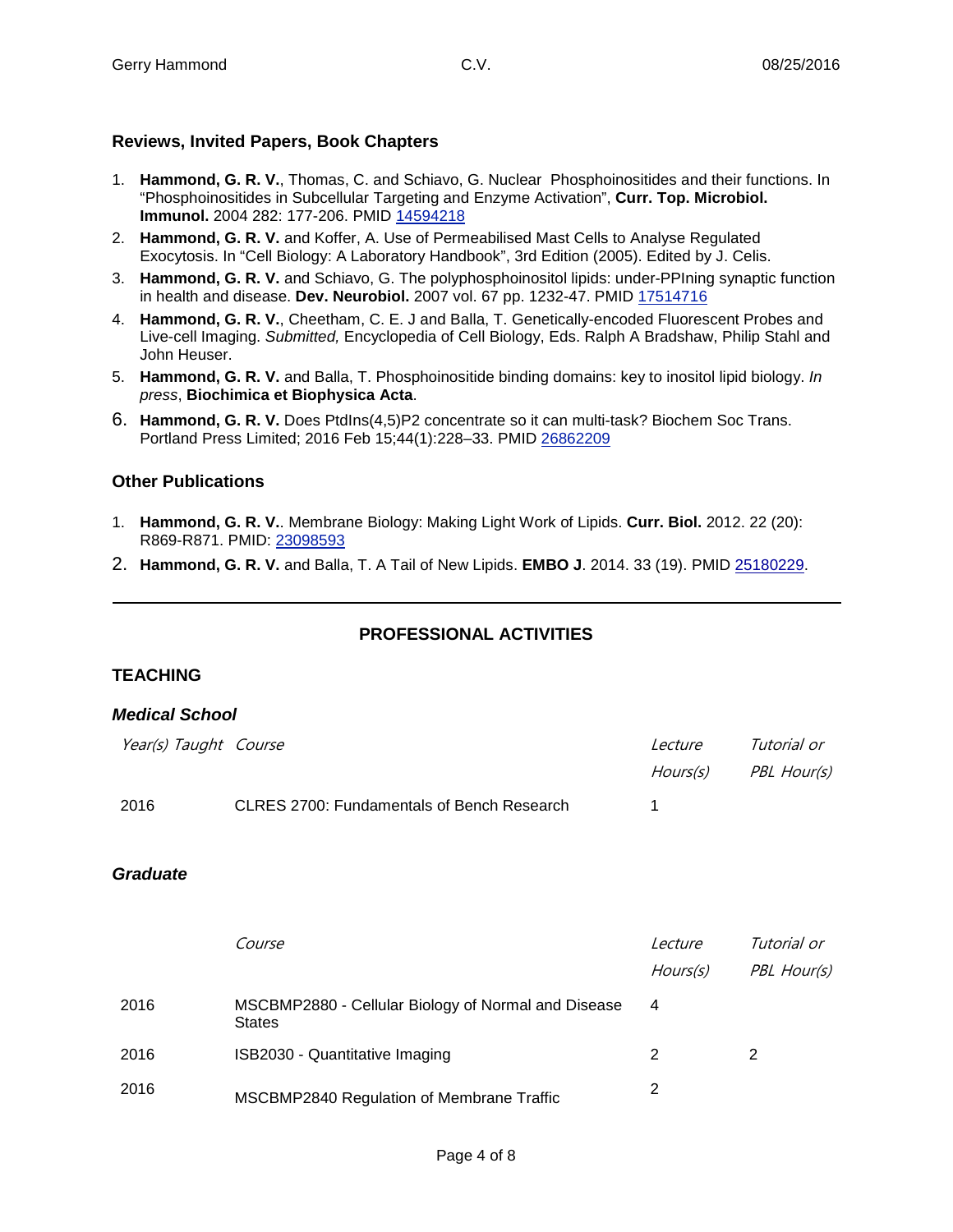#### Graduate Faculty member

Cell Biology and Molecular Physiology, Integrated Systems Biology and Medical Scientist Training programs.

#### Graduate Students

6/2016- Rachel Wills, CBMP

#### Rotation Students

1/2016-3/2016 Rachel Wills, IBGP

# Thesis Committee

2015- Chelsea Merkel, IBGP

#### Comprehensive Exam Committee

| 10/2015 | Chelsea Merkel, IBGP |
|---------|----------------------|
| 6/2016  | Paige Rudich, IBGP   |
| 10/2016 | Amity Eaton, IBGP    |

#### **RESEARCH**

#### **Grant Support:**

| Department of Cell Biology Start-up<br>funds | P.I., 100% effort | 2/2015-2/2018 |                          |
|----------------------------------------------|-------------------|---------------|--------------------------|
| 1R35GM119412-01: NIH(NIGMS) R35              | P.I., 51% effort  | 7/2016-6/2021 | \$228,888<br>(\$352,488) |
| <b>CMRF</b>                                  | P.I., 25% effort  | 7/2016-6/2017 | \$24,939                 |
| Active                                       |                   |               |                          |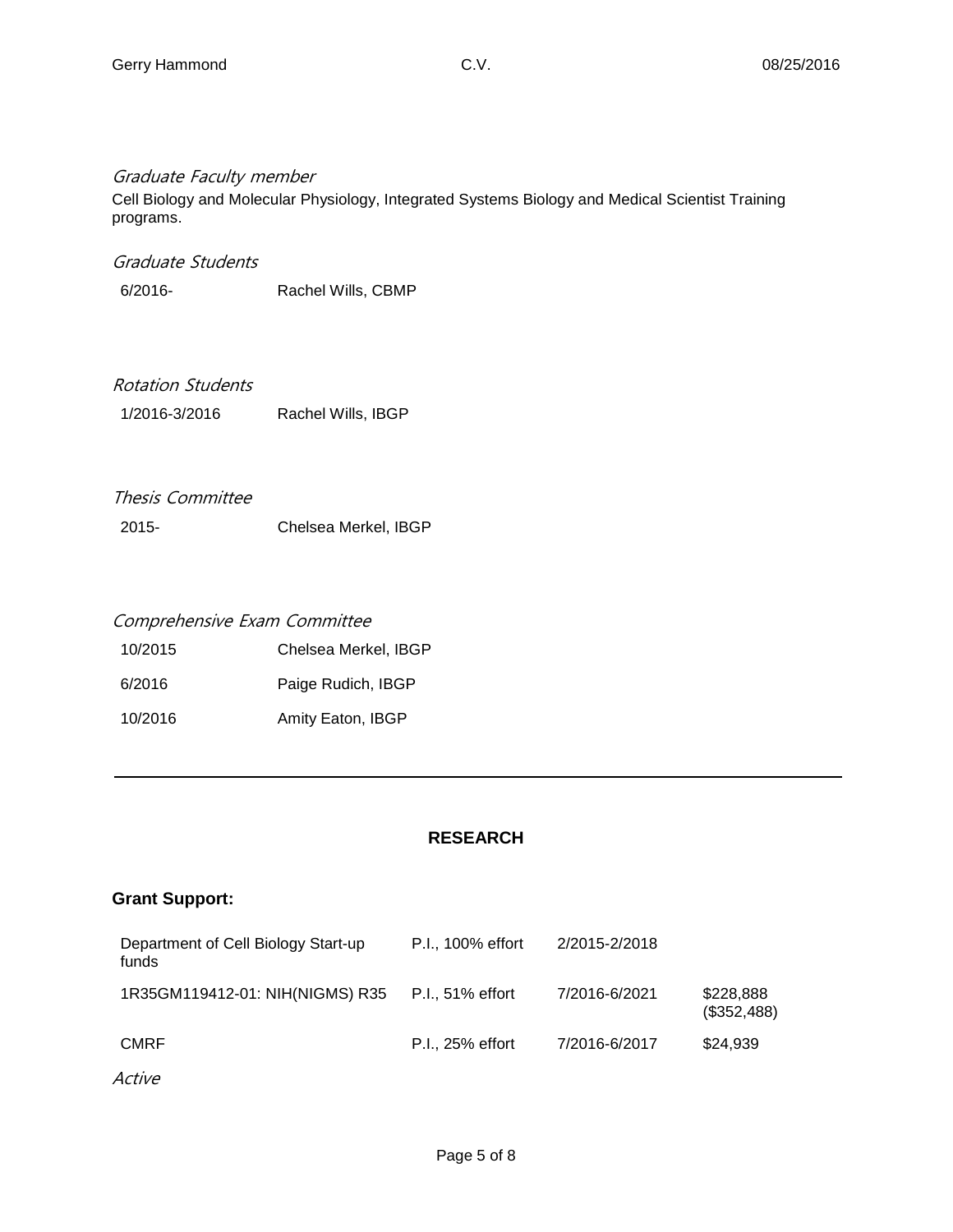#### Pending

None

#### **Seminars and Invited Lectureships**

| 2003 |  | Seminar at the Sloan Kettering Memorial Institute, New York, NY. |
|------|--|------------------------------------------------------------------|
|      |  |                                                                  |

- 2005  $60<sup>th</sup>$  Harden conference: "Inositol phosphates and lipids regulation and function", UK.
- 2007 Abruzzo Symposia 2007 "Phosphoinositides on the slopes". Abruzzo, Italy.
- 2008 UK phosphoinositide meeting 2008, London, UK.
- 2009 Seminar at the Department of Biochemistry, University of Bristol, UK
- 2011 Keystone Symposium on Inositide Signaling in Pharmacology and Disease, UK
- 2012 Seminar at the Department of Biochemistry, University of Bristol, UK
- 2014 Invited seminar at the Department of Pharmacology and Physiology, University of Rochester Medical center, NY.
- 2014 Invited seminar at the Department of Physiology, University of California San Fransisco, CA.
- 2014 Invited oral presentation in the ["Quantitative](http://www.asbmb.org/Meetings_01/2014mtg/2014AnnlMtgProgInfo.aspx) Imaging of Cellular Lipids (229)" workshop at the 2014 meeting of the ASBMB, San Diego, CA
- 2014 "Emerging Topics in Flippases and Membrane [Asymmetry](http://www.asbmb.org/Meetings_01/2014mtg/2014AnnlMtgProgInfo.aspx) (351)" symposium at the 2014 meeting of the ASBMB, San Diego, CA
- 2014 Invited seminar at the Department of Cell Biology, University of Pittsburgh School of Medicine, PA.
- 2014 Invited Seminar at the MRC Laboratory of Molecular Cell Biology, University College London, UK.
- 2014 Invited Seminar at the Department of Molecular Virology, University of Heidelberg, Germany.
- 2015 Invited seminar at the Children's Hospital of Pittsburgh Molecular Medicine seminar series. Pittsburgh, PA.
- 2015 "Does [PtdIns\(4,5\)P2](https://www.asbmb.org/meetings/annualmeeting2015/sessions/themes/lipids/) Concentrate So It Can Multitask?" symposium at the 2015 meeting of the ASBMB, Boston, MA
- 2015 "How to multitask without [concentrating"](https://www.biochemistry.org/Events/tabid/379/View/Programme/MeetingNo/SA171/Default.aspx) at Signalling 2015: Cellular Functions of Phosphoinositides and Inositol Phosphates. Cambridge, UK.
- 2016 "Does a lipid [concentrate](http://www.ascb.org/ascb-meetings/toofad-conference/) to multitask?" at 2016 Toronto Organelle Function and Dynamics conference, Toronto, Canada.
- 2016 Invited seminar at the Department of Cell Biology, Hospital for Sick Children, Toronto, Canada.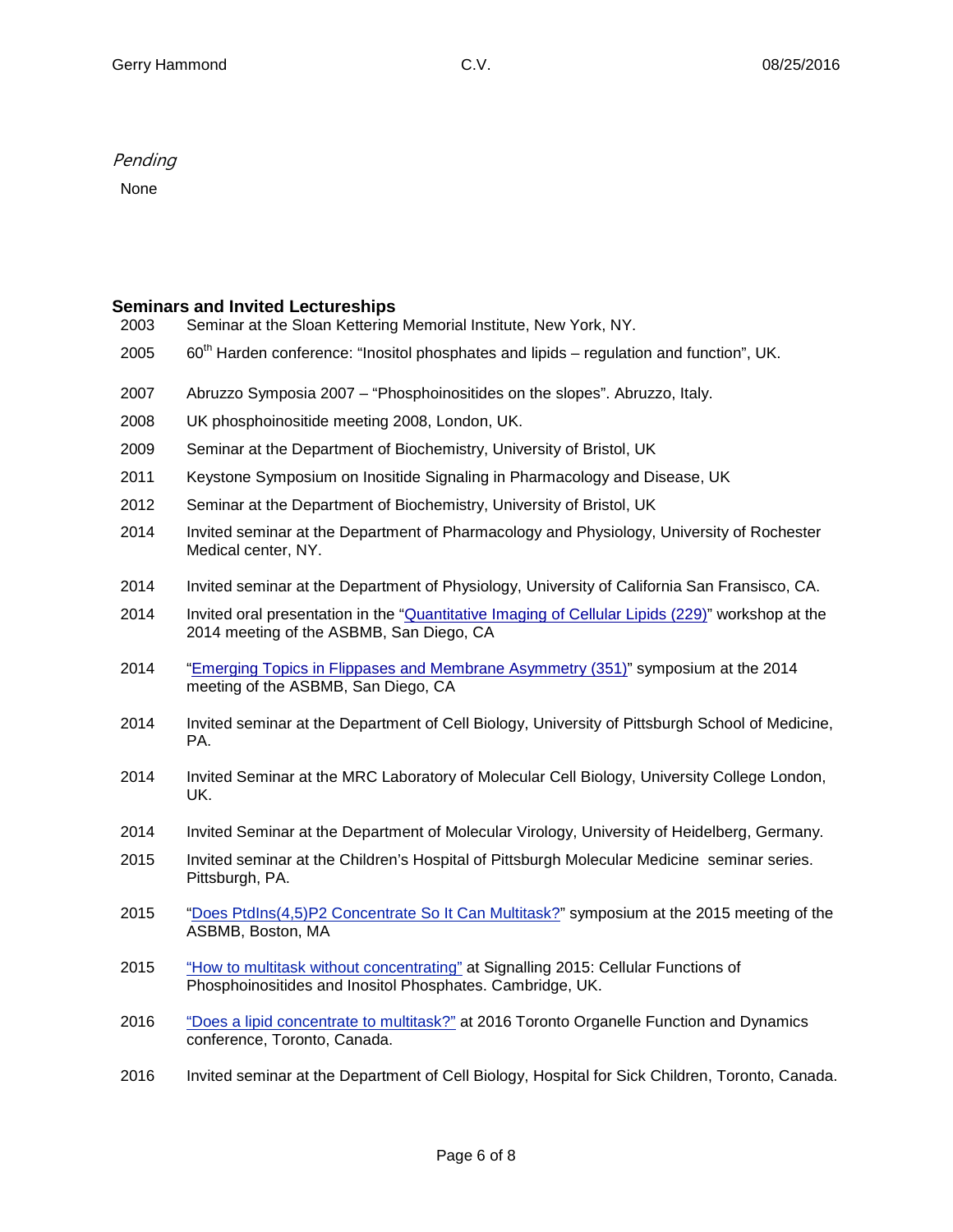- 2016 Invited seminar at the Department of Cell Biology, University of Pittsburgh, PA.
- 2016 "The where and what for of inositol lipid signaling" at the 52nd New York Lipid and Vascular Biology Research Club, Weill Cornell, New York, NY.
- 2016 "How inositol lipids charge cell membranes", Invited seminar at Duquesne University, Pittsburgh, PA